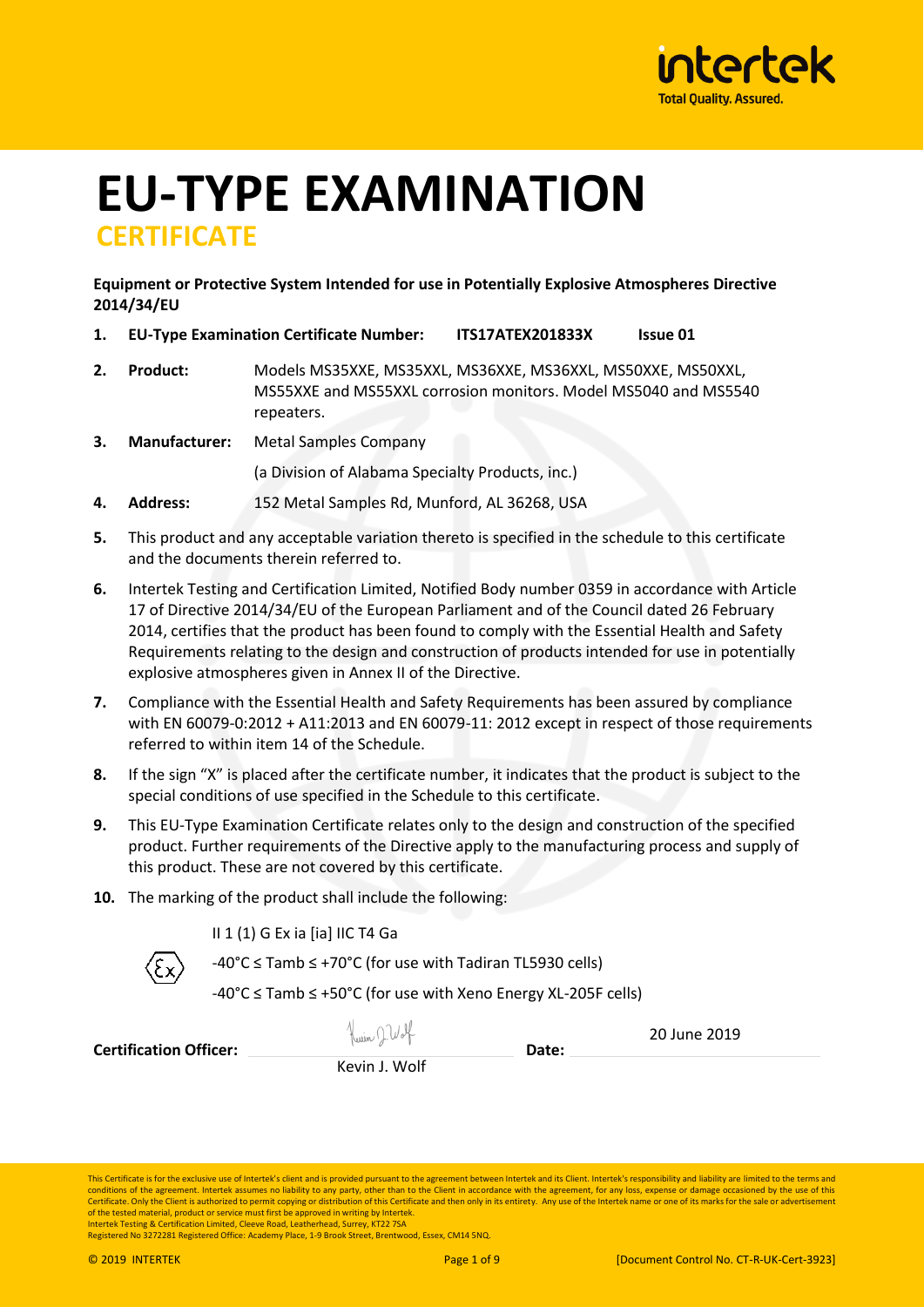

## **EU-Type Examination Certificate Number: ITS17ATEX201833X Issue 01**

## **11. Description of Equipment or Protective System**

The MS35XXE/L, MS36XXE/L and MS50XXE/L are remote monitoring equipment which measures the corrosion rate of metallic pipe through resistive probe. Equipment models share the same internal circuitry, with the exception of model specific optional boards. The MS35XXE/L and MS5500XXE/L utilizes a either a rectangular cuboidal stainless steel enclosure with approximate dimensions 23cm x 20cm x 11cm or a variable non-metallic enclosure with minimum dimensions 25cm x 20cm x 10cm. Both enclosures form a base and hinged lid assembly and are retained with bolt secured metallic tabs.

The MS36XXE/L and MS50XXE/L variants utilize the same cylindrical enclosure with approximate diameter of 12cm, and length 20cm. The central section of the enclosure is metallic and has two screw on non-metallic or aluminum end caps which form three compartments. The front end cap includes a transparent window which shows an LCD display, whilst the rear houses is fully opaque and holds the equipment battery. Connection is made to the equipment through three connectors, two on the side of the central housing and the third on a conduit which is welded to the bottom surface of the central housing at a normal angle.

A USB port is provided on each enclosure variant for downloading data in the hazardous area. This port has been assessed for connection to the ET1650 USB stick manufactured by Alabama Specialty Products. The USB stick has been assessed for connection to a maximum Um of 6V. No other USB stick shall be used with the equipment whilst the equipment is in a hazardous area.

Whilst in the non-hazardous area the USB port may be used with a generic USB stick providing the part does not contain a source of power (e.g. a battery).

The ambient temperature range in which the equipment may be installed is dependent upon the cells used.

| <b>Ambient Temperature Range</b>             | <b>Cells</b>        | <b>Battery Pack Reference</b> |
|----------------------------------------------|---------------------|-------------------------------|
| $-40^{\circ}$ C $\leq$ Tamb $\leq$ +70°C $-$ | Tadiran TL5930      | ET1664 / ET2250               |
| $-40^{\circ}$ C $\leq$ Tamb $\leq$ +50°C     | Xeno Energy XL-205F | ET1857 / ET2257               |

Battery packs contain integral current limiting devices and have been subjected to the applicable tests to be changed in the hazardous area. The battery pack must be removed from the hazardous area, or the area confirmed to be non-hazardous prior to changing individual cells.

All equipment has the facilities for connection to an external corrosion measurement probe and when fitted with board EXCDB 000030 the equipment has the facilities for an additional barrier input (J2) and an intrinsically safe output. The following entity parameters have been assessed for use with the equipment and are marked on the equipment labels as applicable.

## **Parameters of probe connection on EXCDB-000023 – Single Channel ER Measurement Board**

| Uo: | 4.94V              |
|-----|--------------------|
| lo: | 0.332A             |
| Po: | 0.41W              |
| Co: | 1.9 <sub>µ</sub> F |
| Lo: | $60\mu$ H          |

This Certificate is for the exclusive use of Intertek's client and is provided pursuant to the agreement between Intertek and its Client. Intertek's responsibility and liability are limited to the terms and conditions of the agreement. Intertek assumes no liability to any party, other than to the Client in accordance with the agreement, for any loss, expense or damage occasioned by the use of this Certificate. Only the Client is authorized to permit copying or distribution of this Certificate and then only in its entirety. Any use of the Intertek name or one of its marks for the sale or advertise of the tested material, product or service must first be approved in writing by Intertek. Intertek Testing & Certification Limited, Cleeve Road, Leatherhead, Surrey, KT22 7SA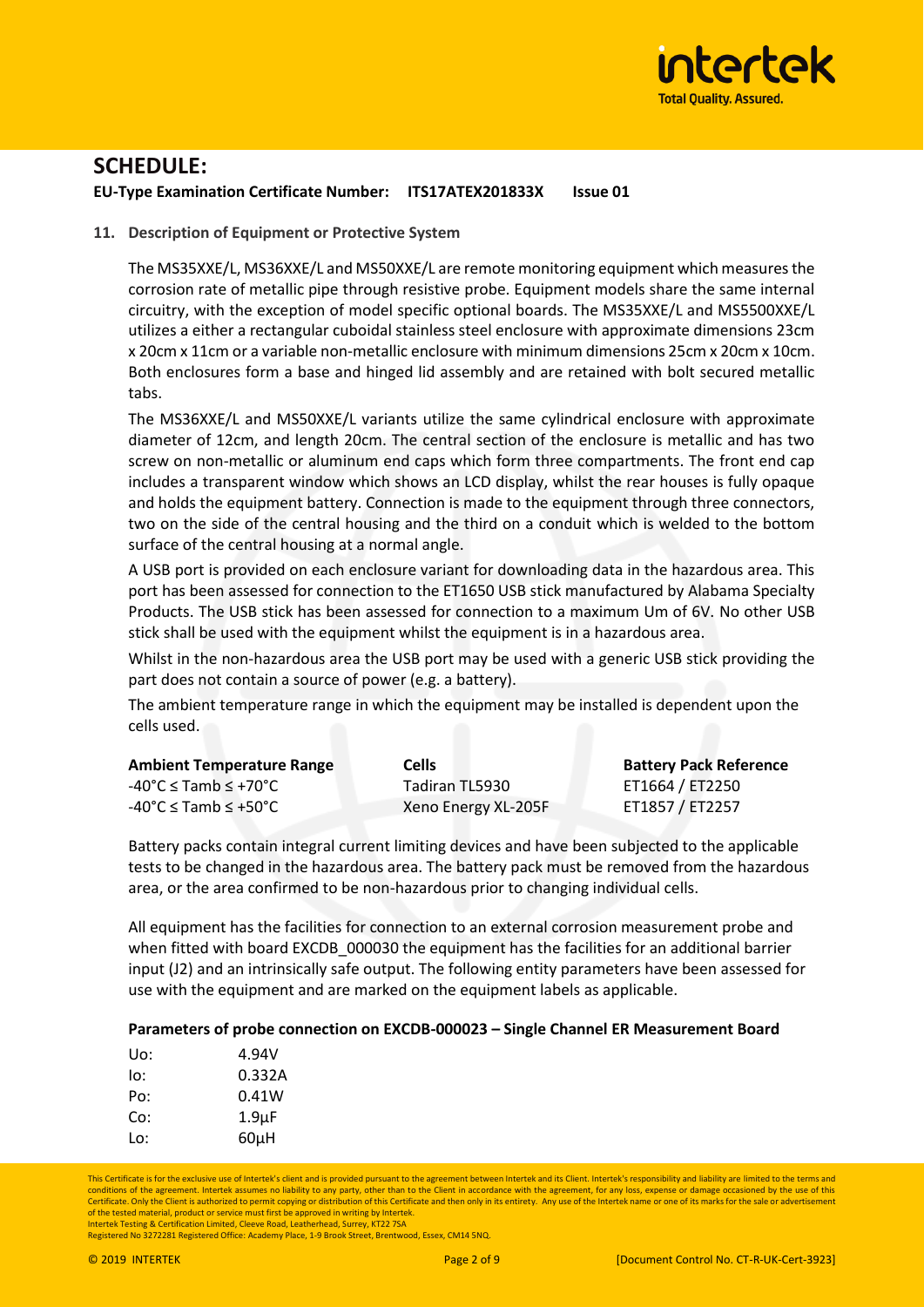

**EU-Type Examination Certificate Number: ITS17ATEX201833X Issue 01**

# **Parameters of probe connection on EXCDB-000033 – Four Channel ER Measurement Board**  Parameters are defined per probe.

| 4.94V      |
|------------|
| 0.848A     |
| 1.047W     |
| $0.1\mu F$ |
| $20\mu$ H  |
|            |

# **Parameters of probe connection on EXCDB-000036 – Single Channel LPR Measurement Board**

| Uo: | 8.61V      |
|-----|------------|
| lo: | 0.305A     |
| Po: | 0.377W     |
| Co: | $0.1\mu F$ |
| Lo: | $60\mu$ H  |

# **Parameters of probe connection on EXCDB-000039 – Four Channel LPR Measurement Board**  Parameters are defined per probe.

| Uo: | 8.61V       |
|-----|-------------|
| lo: | 0.848A      |
| Po: | 1.047W      |
| Co: | $0.1 \mu F$ |
| Lo: | $20\mu$ H   |

## **Barrier Input J3 on board EXCDB-000030 – Remote Datalogger Communication Board**

| Ui           | 28V          |
|--------------|--------------|
| Ιi           | 93mA         |
| Pi           | 0.75W        |
| Ci (@28V)    | $0.054\mu F$ |
| Ci: (@4.94V) | $5.59 \mu F$ |
| Li:          | 0Η           |

## **Parameters on Junction J2 of EXCDB-000030 – Remote Datalogger Communication Board**

Output connects to external intrinsically safe circuitry. The following maximum parameters have been provided for maximum flexibility, however the simultaneous combination of these parameters has not been assessed for spark safety. A reduced set of parameters has been tested for spark safety to permit the connection of simple intrinsically safe apparatus and is summarized within the Special Conditions for Safe Use.

| Uo: | 4.94V      |
|-----|------------|
| lo: | 2mA        |
| Po: | 2.47mW     |
| Ci: | 0µF        |
| Li: | 0µH        |
| Co: | $100\mu F$ |

This Certificate is for the exclusive use of Intertek's client and is provided pursuant to the agreement between Intertek and its Client. Intertek's responsibility and liability are limited to the terms and<br>conditions of t Certificate. Only the Client is authorized to permit copying or distribution of this Certificate and then only in its entirety. Any use of the Intertek name or one of its marks for the sale or advertise of the tested material, product or service must first be approved in writing by Intertek. Intertek Testing & Certification Limited, Cleeve Road, Leatherhead, Surrey, KT22 7SA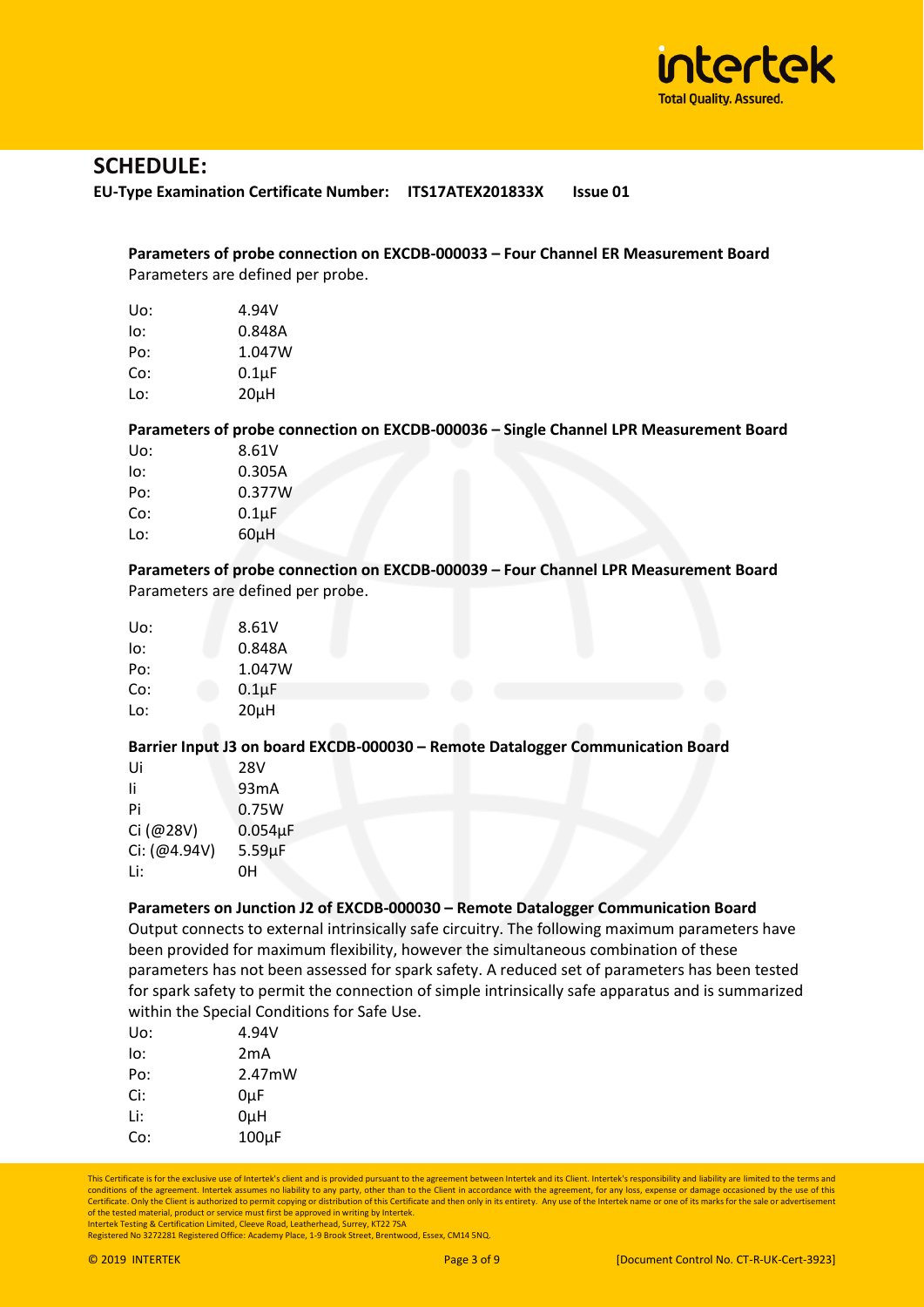

**EU-Type Examination Certificate Number: ITS17ATEX201833X Issue 01**

Lo: 880µH

#### **12. Report Number**

Intertek Report: 103520011DAL-004-CR Dated: June 2019.

#### **13. Special Conditions of Certification**

- (a). Special Conditions of Use
	- Inductance and capacitance values specified for connection to port J2 of board EXCDB\_000030 have not been assessed for simultaneous combination. Care shall be taken to ensure that the combination of resistive, inductive and capacitive energies cannot result in an incendive spark. To aid in the connection of simple apparatus the following values have been subjected to spark ignition testing and have been shown to be safe

| Uo: | 4.94V     |
|-----|-----------|
| lo: | 2mA       |
| Pi: | 2.47mW    |
| Ci: | $0\mu F$  |
| Li: | 0µH       |
| Co: | $50\mu F$ |
| Lo: | $30\mu$ H |
|     |           |

- External non-metallic materials pose a potential electrostatic charging hazard. Refer to the manufacturer's instruction manual for details on the mitigation of electrostatic charging.
- The models MS36XX and MS50XX may be fitted with metallic end-caps which are produced from aluminum and may pose a potential impact spark ignition hazard when used in EPL Ga installations. When the equipment is to be mounted in an EPL Ga environment the end user shall conduct a risk assessment prior to installation and shall only use the equipment where the risk of impact has been determined to be negligible.
- (b). Conditions of Manufacture Routine Tests
	- N/A, no routine tests applicable to this product.

## **14. Essential Health and Safety Requirements (EHSRs)**

The relevant Essential Health and Safety Requirements (EHSRs) have been identified and assessed in Intertek Report: 103520011DAL-004-CR Dated: June 2019.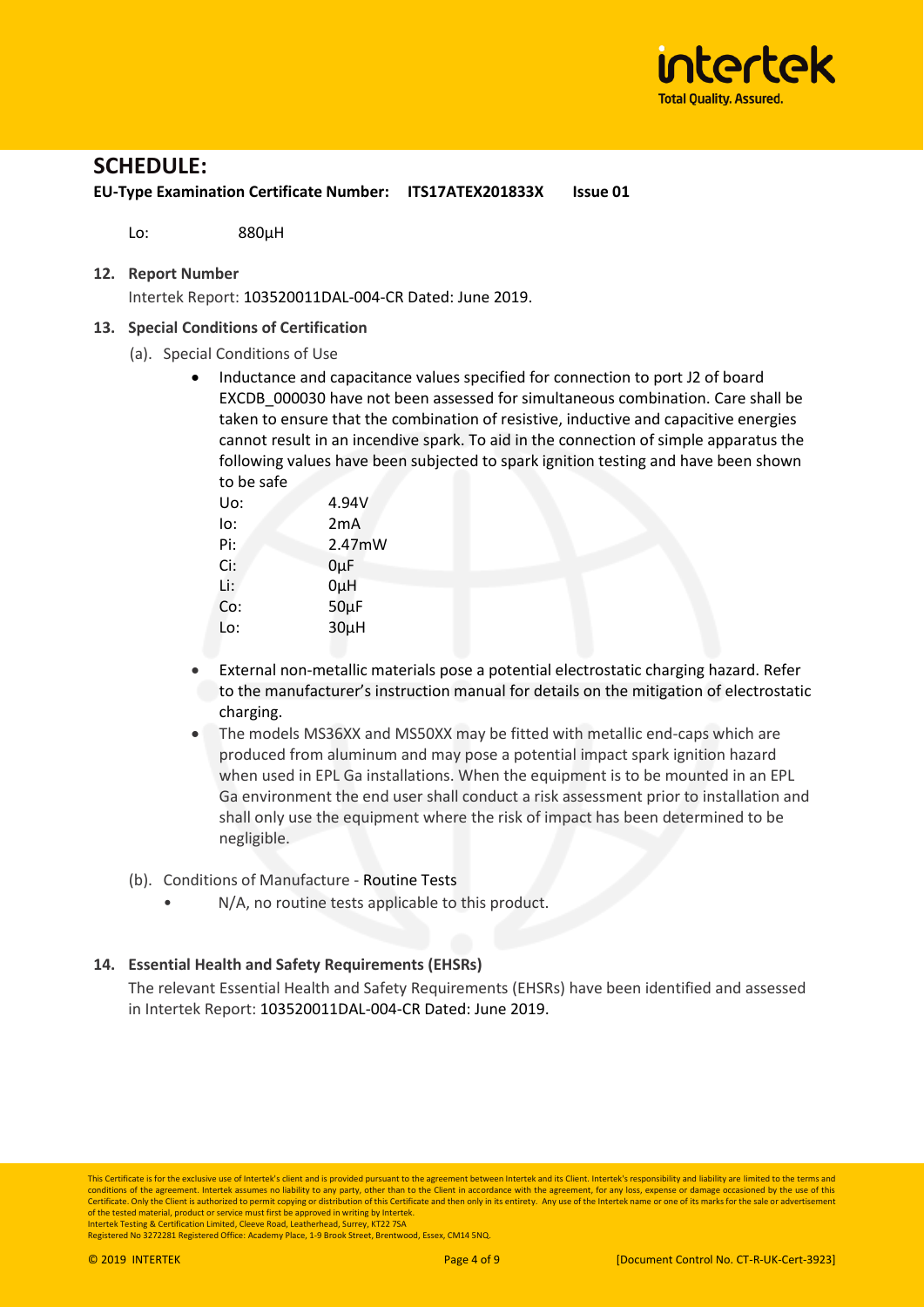

**EU-Type Examination Certificate Number: ITS17ATEX201833X Issue 01**

#### **15. Drawings and Documents**

| Title:                                                                     | <b>Drawing No.:</b> | Rev. Level:  | Date:      |
|----------------------------------------------------------------------------|---------------------|--------------|------------|
| Circuit Diagram - Remote Data Logger Host Board                            | EXCDB-000017        | Α            | 04/10/2019 |
| Circuit Diagram - Battery Pack protection Module                           | EXCDB-000018        | $\mathbf 0$  | 03/16/17   |
| Circuit Diagram - Battery Protection Circuit for wireless<br>devices       | EXCDB-000044        | $\mathbf 0$  | 03/14/2019 |
| Circuit Diagram - Remote Data Logger Bluetooth Module                      | EXCDB-000019        | $\mathbf 0$  | 03/17/17   |
| Circuit Diagram ER Measurement Board Typell                                | EXCDB-000023        | $\mathbf 0$  | 03/08/17   |
| Circuit Diagram - Remote Data Logger Display Board                         | EXCDB-000029        | A            | '04/03/19  |
| Circuit Diagram - Remote Data Logger RS232 & current loop<br>Module        | EXCDB-000030        | $\mathbf{0}$ | 06/23/2017 |
| Circuit Diagram - ER Measurement Board - Multi Channel                     | EXCDB-000033        | 0            | 03/07/2019 |
| Circuit Diagram - LPR Measurement Board with Controller                    | EXCDB-000036        | $\mathbf{0}$ | 05/17/2019 |
| Circuit Diagram - LPR Measurement Board - Multi Channel                    | EXCDB-000039        | $\mathbf 0$  | 05/23/2019 |
| Circuit Diagram - ISA Wireless Board                                       | EXCDB-000024        | Α            | 03/16/16   |
| Circuit Diagram - HART Wireless Board                                      | EXCDB-000025        | 0            | 03/07/2019 |
| PCB Fabrication Drawing Remote Data Logger Host Board                      | EXPCB-000017        | A            | 04/10/2019 |
| PCB Fabrication Drawing - Battery Pack protection Module                   | EXPCB-000018        | 0            | 03/16/17   |
| PCB Fabrication Drawing Battery Protection Circuit for<br>wireless devices | EXPCB-000044        | $\mathbf 0$  | 03/14/2019 |
| PCB Fabrication Drawing - Remote Data Logger Bluetooth<br>Module           | EXPCB-000019        | 0            | 03/17/17   |
| PCB Fabrication Drawing - ER Measurement Board Type-II                     | EXPCB-000023        | A            | 05/03/18   |
| PCB Fabrication Drawing Remote Data Logger Display Board                   | EXPCB-000029        | A            | 04/03/2019 |
| PCB Fabrication Drawing - Remote Data Logger RS232 &<br>Current Loop Board | EXPCB-000030        | 0            | 06/23/2017 |
| PCB Fabrication Drawing ER Measurement Board -Multi<br>Channel             | EXPCB-000033        | 0            | 03/07/2019 |
| PCB Fabrication Drawing LPR Measurement Board with<br>controller           | EXPCB-000036        | 0            | 05/17/2019 |
| PCB Fabrication Drawing LPR Measurement Board -Multi<br>Channel            | EXPCB-000039        | 0            | 05/23/2019 |
| PCB Fabrication Drawing - ISA Wireless board                               | EXPCB-000024        | Α            | 03/16/16   |
| PCB Fabrication Drawing HART Wireless board                                | EXPCB-000025        | 0            | 03/07/2019 |
| Assembly Drawing - Remote Data Logger Host Board                           | <b>EXET2096</b>     | Α            | 04/10/2019 |

This Certificate is for the exclusive use of Intertek's client and is provided pursuant to the agreement between Intertek and its Client. Intertek's responsibility and liability are limited to the terms and conditions of t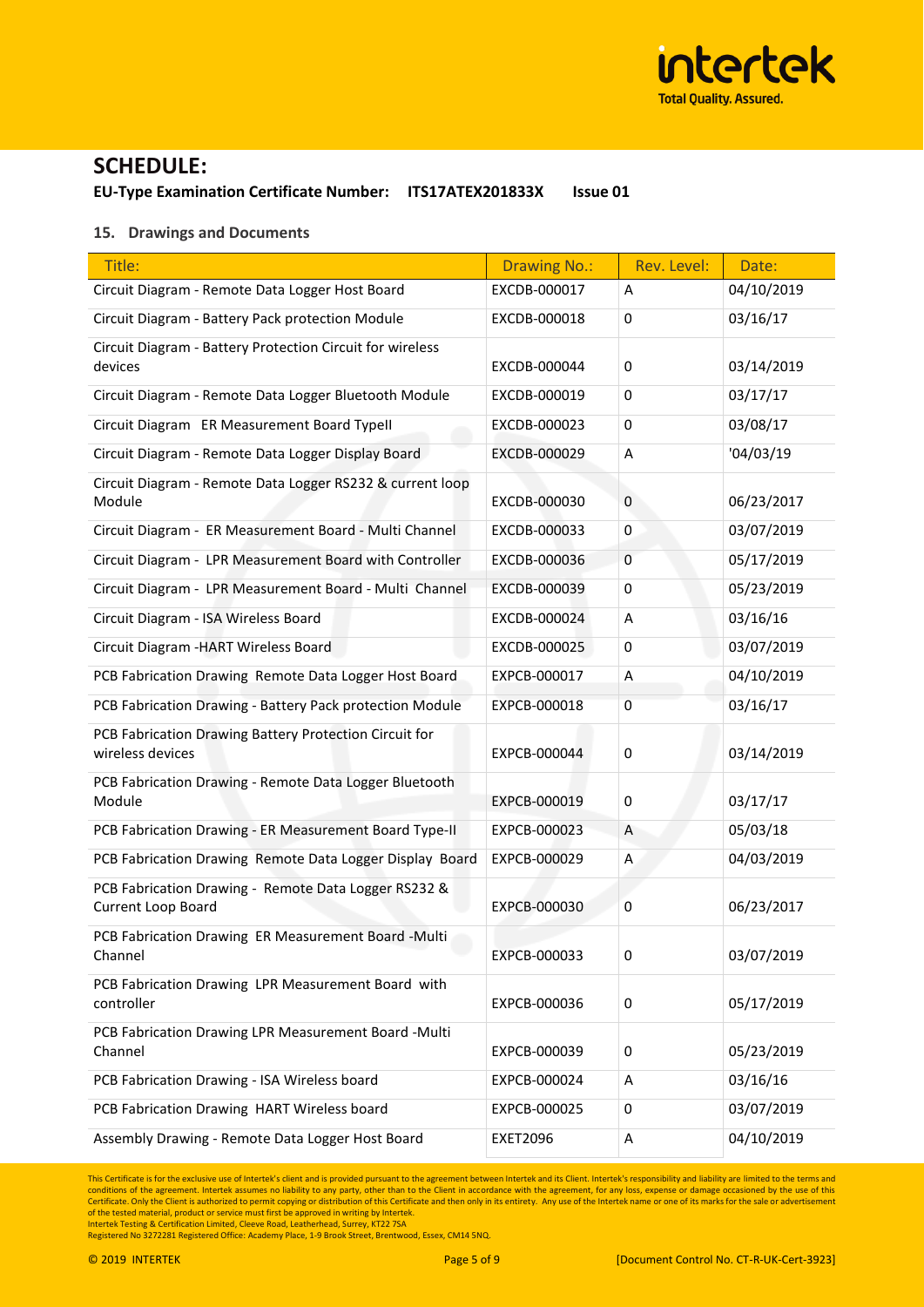

#### **EU-Type Examination Certificate Number: ITS17ATEX201833X Issue 01**

| Assembly Drawing - Host Board Wireless for MS36XX<br>/MS50XX                                | <b>EXET2251</b> | 0           | 04/10/2019 |
|---------------------------------------------------------------------------------------------|-----------------|-------------|------------|
| Assembly Drawing Host Board - for MS35XX                                                    | <b>EXET2254</b> | $\mathbf 0$ | 04/10/2019 |
| Assembly Drawing Host board - Wireless for MS35XX /<br>MS55XX                               | <b>EXET2255</b> | 0           | 04/10/2019 |
| Assembly Drawing - Battery Pack Protection Module                                           | EXET1663        | $\mathbf 0$ | 03/16/17   |
| Assembly Drawing Battery Protection Circuit for wireless<br>devices                         | <b>EXET2249</b> | 0           | 03/14/2019 |
| Assembly Drawing - Remote Data Logger Bluetooth Module                                      | <b>EXET2098</b> | 0           | 03/17/17   |
| Assembly Drawing - ER Measurement Board- Type II                                            | <b>EXET1607</b> | Α           | 05/03/2018 |
| Assembly Drawing Remote Data Logger Display Board                                           | <b>EXET1610</b> | Α           | 04/03/19   |
| Assembly Drawing - Remote Data Logger RS232 & Current<br>Loop Board                         | <b>EXET2097</b> | 0           | 06/23/2017 |
| Assembly Drawing ER Measurement Board- Multi Channel                                        | <b>EXET1906</b> | 0           | 03/07/2019 |
| Assembly Drawing LPR Measurement Board with controller                                      | <b>EXET1969</b> | $\mathbf 0$ | 05/17/2019 |
| Assembly Drawing LPR Measurement Board- Multi Channel                                       | <b>EXET2125</b> | $\mathbf 0$ | 05/23/2019 |
| Assembly Drawing - ISA Wireless Board                                                       | <b>EXET1605</b> | A           | 03/16/16   |
| Assembly Drawing - HART Wireless Board                                                      | EXET1803        | 0           | 03/07/2019 |
| <b>Bill of Materials - Host Board</b>                                                       | EXBOM-000017    | Α           | 05/14/2019 |
| Bill of Materials - Battery Pack protection Board                                           | EXBOM-000018    | 0           | 5/4/2017   |
| Bill of Materials - Battery Protection Circuit for Wireless<br><b>Devices</b>               | EXBOM-000044    | 0           | 03/14/2019 |
| Bill of Materials - MS3600E Remote Data Logger Bluetooth<br>Board                           | EXBOM-000019    | Α           | 04/03/2019 |
| Bill of Materials - Measurement Board Type-II                                               | EXBOM-000023    | Α           | 05/29/2019 |
| Bill of Materials - Remote Data Logger Display Board                                        | EXBOM-000029    | Α           | 04/10/2019 |
| Bill of Materials - MS3600E Remote Data Logger 4-20mA<br>Board                              | EXBOM-000030    | Α           | 8/17/2018  |
| Bill of Materials - ER Measurement Board - Multi channel                                    | EXBOM-000033    | 0           | 04/23/2019 |
| Bill of Materials - LPR Measurement Board with controller                                   | EXBOM-000036    | 0           | 05/17/2019 |
| Bill of Materials - LPR Measurement Board Multi channel                                     | EXBOM-000039    | 0           | 04/23/2019 |
| Bill of Materials - ISA Wireless Board                                                      | EXBOM-000024    | Α           | 04/23/2019 |
| <b>Bill of Materials - HART Wireless Board</b>                                              | EXBOM-000025    | 0           | 05/10/2019 |
| REMOTE DATA LOGGERS / WIRELESS TRASNMITTERS AND<br>REPEATERS MODEL NO: MS35XXE/L / MS55XE/L | EXMDB-011077    | 0           | 09/04/2018 |

This Certificate is for the exclusive use of Intertek's client and is provided pursuant to the agreement between Intertek and its Client. Intertek's responsibility and liability are limited to the terms and conditions of t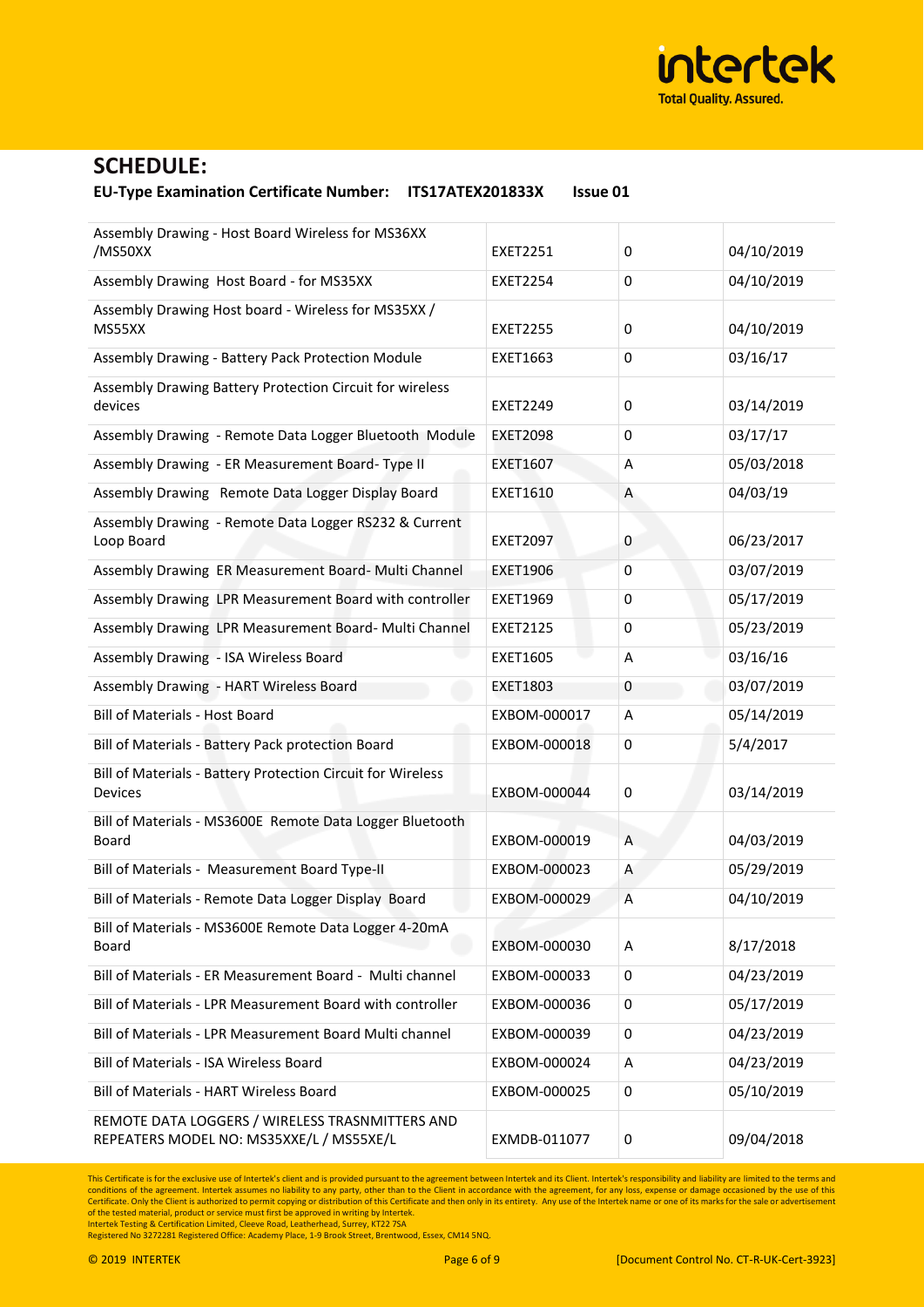

#### **EU-Type Examination Certificate Number: ITS17ATEX201833X Issue 01**

| REMOTE DATA LOGGERS / WIRELESS TRASNMITTERS AND<br>REPEATERS MODEL No: MS36X0E/L AND MS50X0E/L | EXMDB-011075    | 0           | 08/27/2018 |
|------------------------------------------------------------------------------------------------|-----------------|-------------|------------|
| Hazardous Area Label Battery Holder assembly- Tadiran                                          | <b>EXET1770</b> | $\mathbf 0$ | 06/23/2017 |
| Hazardous Area Label Battery Holder assembly- Xeno                                             | <b>EXET1860</b> | $\mathbf 0$ | 06/23/2017 |
| Hazardous Area Label For Battery Pack Assembly ET2250                                          | <b>EXET2295</b> | $\mathbf 0$ | 04/10/2019 |
| Hazardous Area Label For Battery Pack Assembly ET2257                                          | <b>EXET2296</b> | $\mathbf 0$ | 04/10/2019 |
| Hazardous Area Label for MS35XXE / MS55XXE Data Logger /<br><b>Wireless Transmitter</b>        | EXMDB-011082    | $\mathbf 0$ | 03/08/2019 |
| Hazardous Area Label For MS35XXL / MS55XXL Data Logger /<br><b>Wireless Transmitter</b>        | EXMDB-011084    | 0           | 03/25/2019 |
| Hazardous Area Label MS5540 Wireless Repeater                                                  | EXMDB-011097    | 0           | 05/29/2019 |
| Hazardous Area Label For MS36XXE / MS50XXE Data Logger /<br><b>Wireless Trasnmitter</b>        | EXMDB-011122    | 0           | 03/25/2019 |
| Hazardous Area Label For MS36XXL / MS50XXL Data Logger /<br>wireless Transmitter               | EXMDB-011080    | 0           | 03/25/2019 |
| Hazardous Area Label MS5040-XXX Wireless repeater                                              | EXMDB-011121    | $\mathbf 0$ | 05/29/2019 |
| Enclsoure Label For MS36XXE / MS50XXE Data Logger /<br><b>Wireless Trasnmitter</b>             | EXMDB-010858    | B           | 03/25/2019 |
| Enclsoure Label for MS36XXL / MS50XXL Data logger /<br><b>Wireless Transmitter</b>             | EXMDB-011079    | $\mathbf 0$ | 03/25/2019 |
| Enclosure Label MS5040-XXX Wireless Repeater                                                   | EXMDB-011095    | 0           | 03/25/2019 |
| Control Drawing - MS36XXE Remote Data Logger                                                   | EXWDB-000097    | Α           | 05/23/2019 |
| Control Drawing - MS35XXE Remote Data Logger                                                   | EXWDB-000109    | Α           | 05/23/2019 |
| Control Drawing - MS35XXE MultiChannel Remote Data<br>logger                                   | EXWDB-000128    | $\mathbf 0$ | 05/23/2019 |
| Control Drawing - MS36XXL Remote Data Logger                                                   | EXWDB-000129    | 0           | 05/23/2019 |
| Control Drawing - MS35XXL Remote Data Logger                                                   | EXWDB-000130    | 0           | 05/23/2019 |
| Control Drawing - MS35XXL MultiChannel Remote Data<br>logger                                   | EXWDB-000131    | 0           | 05/23/2019 |
| Control Drawing - MS5000E Wireless Transmitter                                                 | EXWDB-000113    | А           | 05/24/2019 |
| Control Drawing - MS5500E Wireless Transmitter                                                 | EXWDB-000133    | $\pmb{0}$   | 05/24/2019 |
| Control Drawing - MS550XE MultiChannel Wireless<br>Transmitter                                 | EXWDB-000134    | 0           | 05/24/2019 |
| Control Drawing - MS5000L Wireless Transmitter                                                 | EXWDB-000135    | 0           | 05/24/2019 |
| Control Drawing - MS5500L Wireless Transmitter                                                 | EXWDB-000136    | 0           | 05/24/2019 |

This Certificate is for the exclusive use of Intertek's client and is provided pursuant to the agreement between Intertek and its Client. Intertek's responsibility and liability are limited to the terms and conditions of t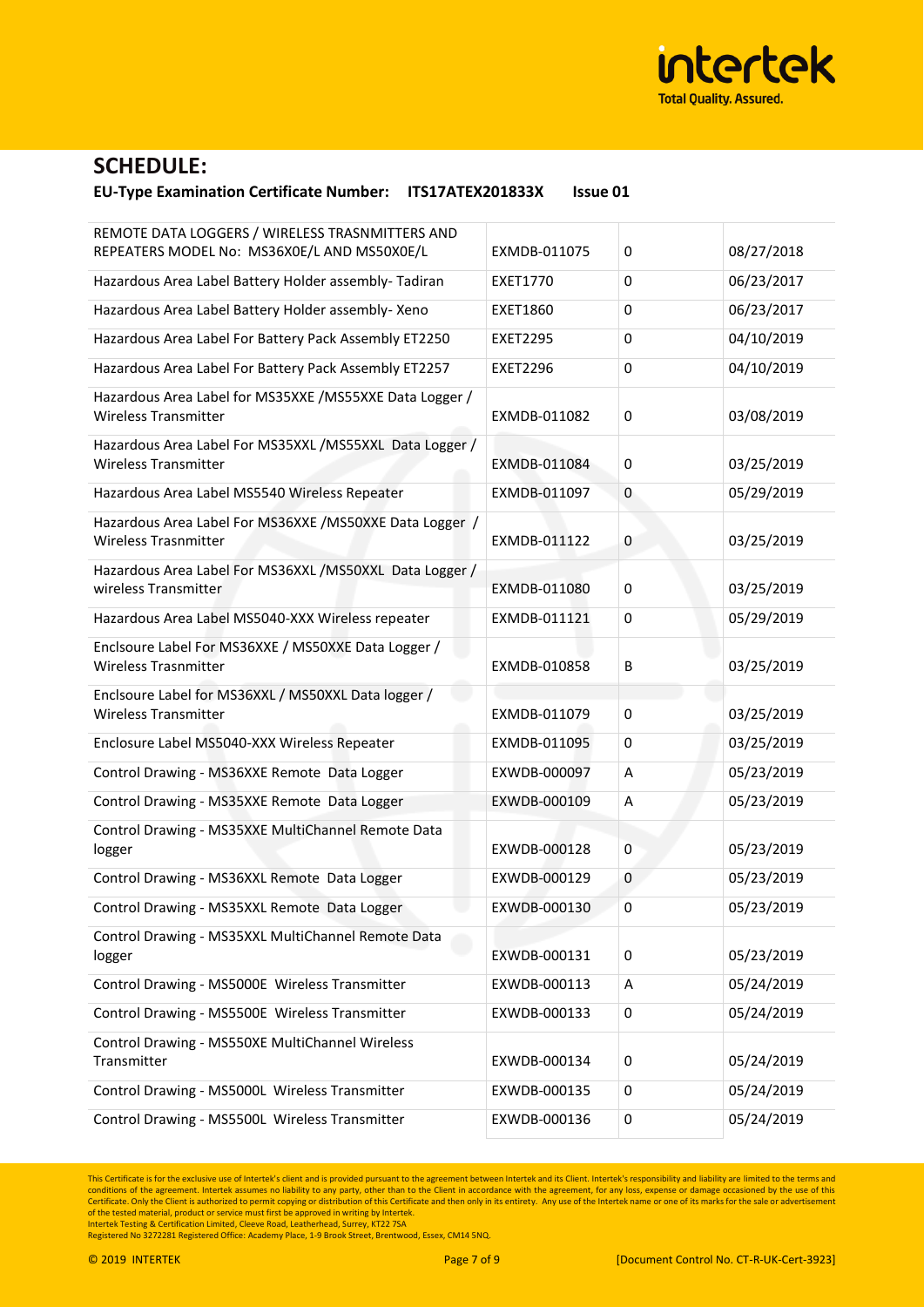

**EU-Type Examination Certificate Number: ITS17ATEX201833X Issue 01**

| Control Drawing - MS550XL MultiChannel Wireless<br>Transmitter | EXWDB-000137        | 0        | 05/24/2019 |
|----------------------------------------------------------------|---------------------|----------|------------|
| MS35XXE & MS36XXE Hazardous Area Certification Details         | EXDOC-000012        | A        | 05/23/2019 |
| MS50XXE & MS55XXE Hazardous Area Certification Details         | <b>FXDOC-000013</b> | A        | 05/23/2019 |
| MS35XXL & MS36XXL Hazardous Area Certification Details         | EXDOC-000017        | $\Omega$ | 05/23/2019 |
| MS50XXL & MS55XXL Hazardous Area Certification Details         | EXDOC-000018        | $\Omega$ | 05/23/2019 |

#### **16. Details of Certificate changes Issue 1**

The following PCBs have been added under this revision. The installation configuration of the boards has been summarized in the certificate description:

- EXCDB-000044 Alternate Battery Protection Board
- EXCDB-000025 HART Wireless Board
- EXCDB-000033 ER Measurement Board 4 Channel
- EXCDB-000036 LPR Measurement Board
- EXCDB-000039 LPR Measurement Board 4 Channel

The following schematics have received modification under this revision

- EXCDB-000017 Remote Datalogger Host Board
	- D2 and D3 may now optionally be fitted with a lower wattage component when used with the ET2250 battery pack. This relates to models MS352XX, MS362XX, MS50XXX and MS55XXX of the equipment.
	- R36, D5, D6 and C31 may be optionally removed.
	- The USB and SD card circuitry of this PCB may be optionally removed.
	- PCB layout has been revised to incorporate listed changes
- EXCDB-000023 ER Measurement Board
	- Resistors R27, R28, R25, R30, R32, R32, R8, R9, R6, R12, R16, R18, R19 and R17 have been relied upon to limit the current available to the probe output.
	- The Lo permitted to be connected to the probe output has been increased from 10µH to 60µH per the manufacturer's request.
	- PCB layout has been revised to ensure separations around new safety components cannot be invalidated.
- EXCDB-000029 Display Board Summary and safety components
	- Resistors R15, R16 and R17 have been included to reduce the current available to protective Zener diodes.
	- Zener diodes D7, D8, D9, D10, D11 and D12 have been reduced to 1W or 2W components.
	- Zener diodes D14 and D13 have been reduced to 2W components.
	- PCB layout has been revised to incorporate listed changes

This Certificate is for the exclusive use of Intertek's client and is provided pursuant to the agreement between Intertek and its Client. Intertek's responsibility and liability are limited to the terms and conditions of the agreement. Intertek assumes no liability to any party, other than to the Client in accordance with the agreement, for any loss, expense or damage occasioned by the use of this Certificate. Only the Client is authorized to permit copying or distribution of this Certificate and then only in its entirety. Any use of the Intertek name or one of its marks for the sale or advertise of the tested material, product or service must first be approved in writing by Intertek. Intertek Testing & Certification Limited, Cleeve Road, Leatherhead, Surrey, KT22 7SA